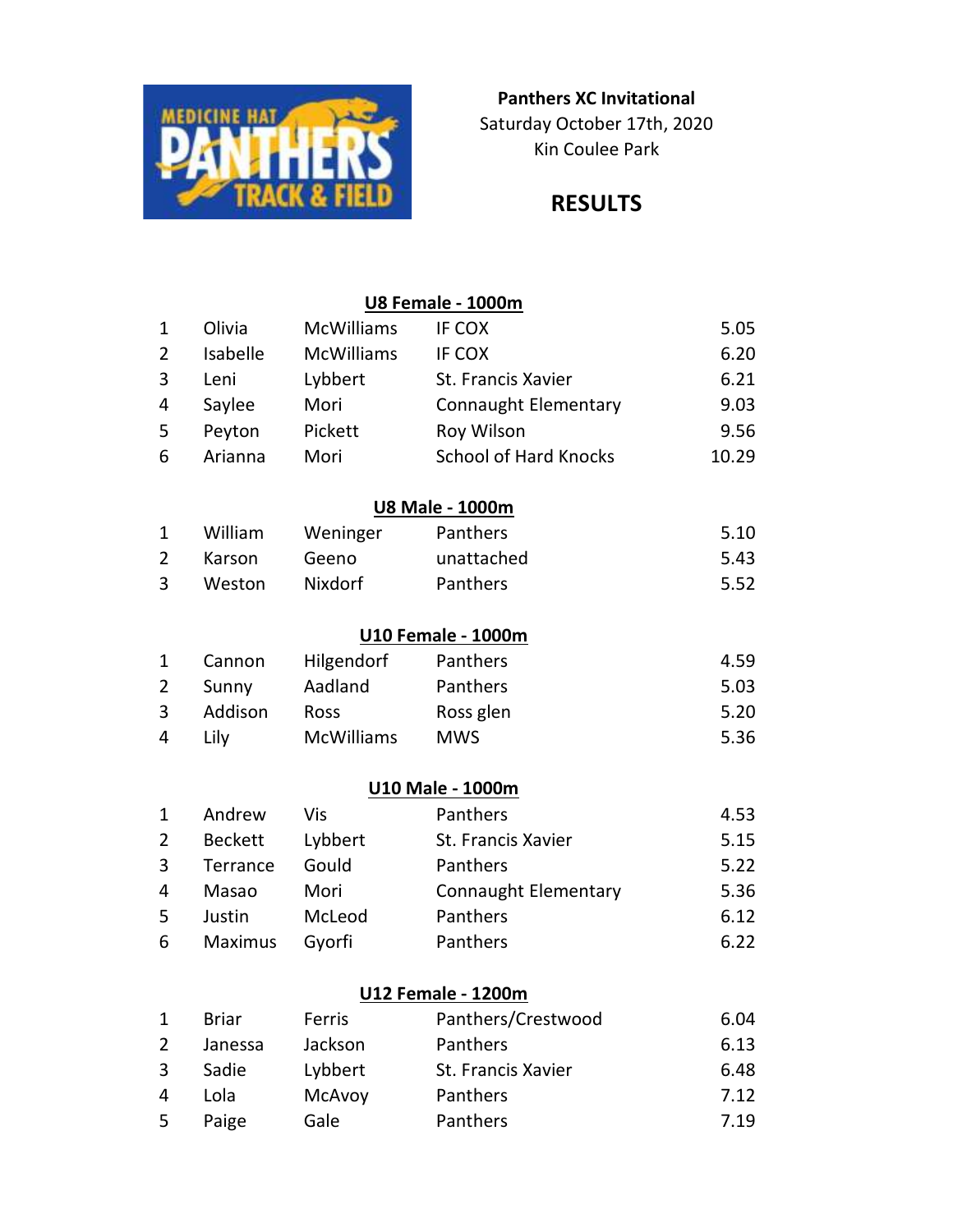### U12 Male - 1200m

| 1 | <b>Nolan</b> | McLeod            | <b>Panthers</b> | 5.16    |
|---|--------------|-------------------|-----------------|---------|
| 2 | Ben          | Large             | Panthers        | 5.30.40 |
|   | 3 Finnegan   | Pasco             | <b>Panthers</b> | 5.30.76 |
| 4 | Caen         | <b>McWilliams</b> | MWS.            | 6.04    |

### U14 Female - 2000m

| $\mathbf{1}$ | Eve      | Maser                    | Panthers        | 8.26 |
|--------------|----------|--------------------------|-----------------|------|
| 2            | Devyn    | Perrett                  | <b>Bulldogs</b> | 8.50 |
| 3            | Lexine   | Rodriguez Velez Bulldogs |                 | 9.14 |
| 4            | Emma     | Agar-Weninger Panthers   |                 | 9.57 |
| 5            | Gabriela | Vasquez                  | <b>Bulldogs</b> | 9.58 |
| 6            | Megan    | Klein                    | Panthers        | 9.59 |

## U14 Male - 2000m

| $\mathbf{1}$ | Grayson | <b>Fox</b>    | unattached      | 7.01  |
|--------------|---------|---------------|-----------------|-------|
| 2            | Laine   | Gauthier      | <b>Bulldogs</b> | 7.24  |
| 3            | Edward  | <b>Hicks</b>  | Panthers        | 8.25  |
| 4            | Dominic | <b>Hennes</b> | Panthers        | 9.44  |
| .5.          | Preston | Lehr          | unattached      | 12.58 |

## U16 Female - 3000m

| 1              | Jalina   | Schoenberger | <b>MHHS</b>          | 13.42 |
|----------------|----------|--------------|----------------------|-------|
| $\overline{2}$ | Kassidy  | Hart         | <b>EBHS</b>          | 14.02 |
| 3              | Ryann    | Plaksey      | Panthers             | 15.06 |
| 4              | Jorja    | Lundquist    | Panthers             | 16.07 |
| 5              | Zaynna   | Willoughby   | <b>CHHS/Panthers</b> | 16.19 |
| 6              | Mykah    | Obridgewitch | <b>EBHS/Panthers</b> | 16.50 |
| 7              | Bethany  | Klein        | Panthers             | 17.04 |
| 8              | Mckenzie | Giesbrecht   | <b>CHHS</b>          | 17.09 |
| 9              | Kassie   | Lobert       | <b>MHHS</b>          | 24.30 |
| 10             | Raylee   | Robinson     | <b>EBHS</b>          | 24.50 |
| 11             | Payton   | Lennox       | <b>EBHS</b>          | 25.32 |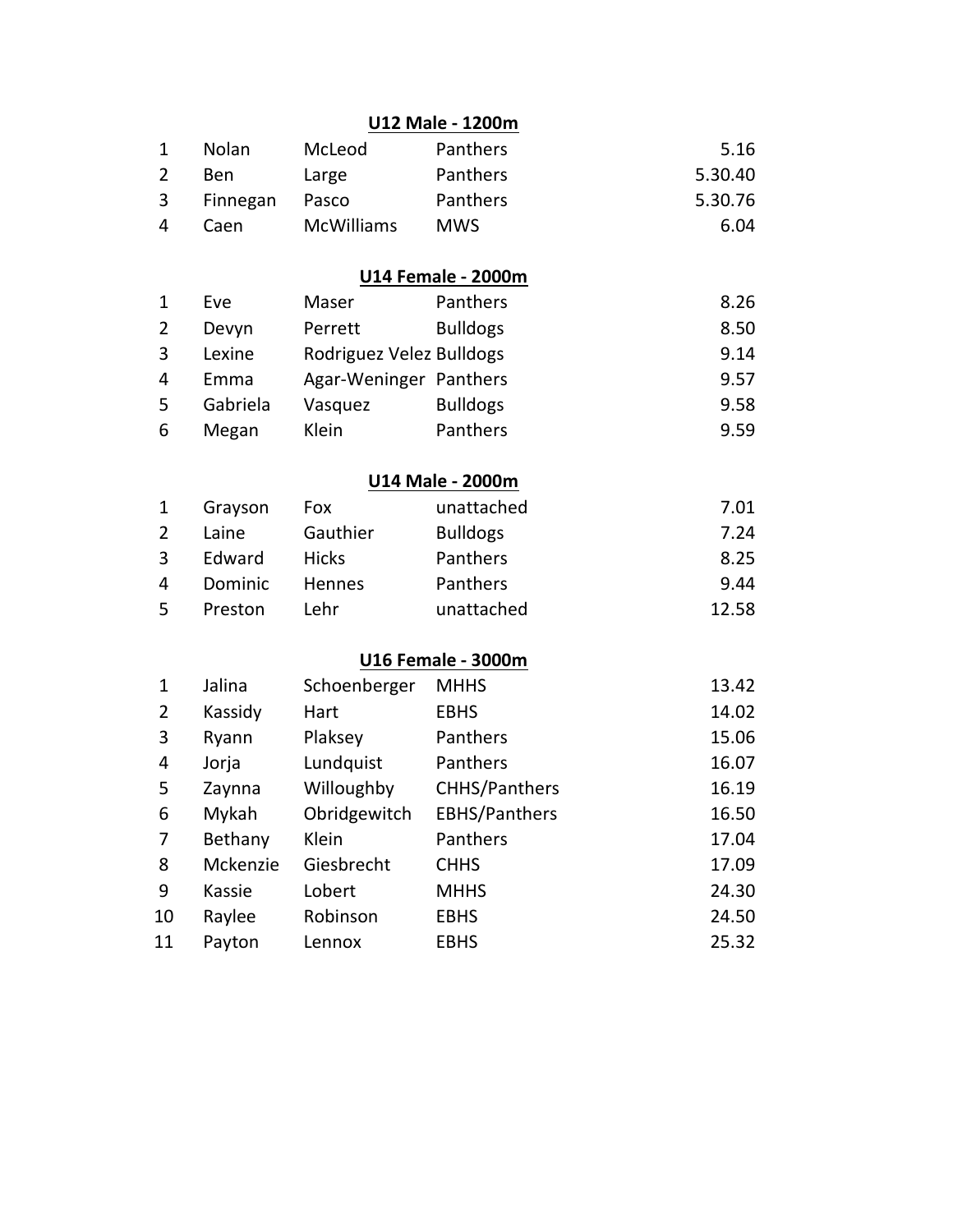### U16 Male - 3000m

| 1  | Samuel  | <b>Schick</b> | <b>EBHS/Panthers</b> | 10.53 |
|----|---------|---------------|----------------------|-------|
| 2  | Tristan | Scrimger      | CHHS/Panthers        | 12.43 |
| 3  | Sam     | Judge         | <b>EBHS</b>          | 13.11 |
| 4  | Josh    | Peloski       | <b>EBHS</b>          | 13.42 |
| 5  | Wyatt   | Lehr          | <b>EBHS</b>          | 13.55 |
| 6  | CJ      | Payeur        | <b>EBHS</b>          | 14.06 |
| 7  | Dennis  | Kim           | <b>EBHS</b>          | 14.07 |
| 8  | Evan    | Digney        | <b>EBHS</b>          | 14.09 |
| 9  | Warren  | Hamill        | <b>EBHS</b>          | 15.08 |
| 10 | Hunter  | <b>Drimes</b> | <b>MHHS</b>          | 16.12 |

### U18 Female - 5000m

| 1  | Madison       | Scrimger     | CHHS/Panthers | 22.29 |
|----|---------------|--------------|---------------|-------|
| 2  | Raya          | Grover       | <b>MHHS</b>   | 24.59 |
| 3  | Lucia         | Van Niekerk  | <b>CHHS</b>   | 25.48 |
| 4  | Rachel        | Regier       | CHHS/Panthers | 26.18 |
| 5  | <b>Alexis</b> | Davidson     | <b>MHHS</b>   | 27.12 |
| 6  | Josie         | <b>Drefs</b> | <b>EBHS</b>   | 27.44 |
| 7  | Megan         | Curran       | <b>EBHS</b>   | 27.56 |
| 8  | Rachel        | Schoenberger | <b>MHHS</b>   | 28.37 |
| 9  | Justina       | Renke        | <b>EBHS</b>   | 28.53 |
| 10 | Sidney        | Williams     | <b>EBHS</b>   | 30.25 |
| 11 | Adeline       | Leifso       | <b>EBHS</b>   | 30.34 |
| 12 | Saleena       | Ross         | <b>EBHS</b>   | 31.25 |

#### U18 Male - 5000m

| 1              | <b>Brannon</b> | Sumner                | Panthers        | 20.28    |
|----------------|----------------|-----------------------|-----------------|----------|
| $\overline{2}$ | Harrison       | Lawson                | <b>CHHS</b>     | 20.32    |
| 3              | Gage           | Smith                 | Panthers        | 21.36.02 |
| 4              | Justin         | Jager                 | <b>EBHS</b>     | 21.36.36 |
| 5              | Colton         | Robinson              | <b>EBHS</b>     | 21.49    |
| 6              | Tyson          | Helgeson              | <b>EBHS</b>     | 21.56    |
| 7              | Shubh          | Sharma                | <b>Bulldogs</b> | 22.19    |
| 8              | Munro          | Maxwell               | Panthers        | 22.29    |
| 9              | Mason          | Tryhorn               | <b>EBHS</b>     | 23.39    |
| 10             | Kannan         | <b>Stickel</b>        | <b>EBHS</b>     | 23.44    |
| 11             | Eli            | Lavoie-Pierzchal EBHS |                 | 25.48    |
| 12             | Ryker          | Liepert               | <b>EBHS</b>     | 25.52    |